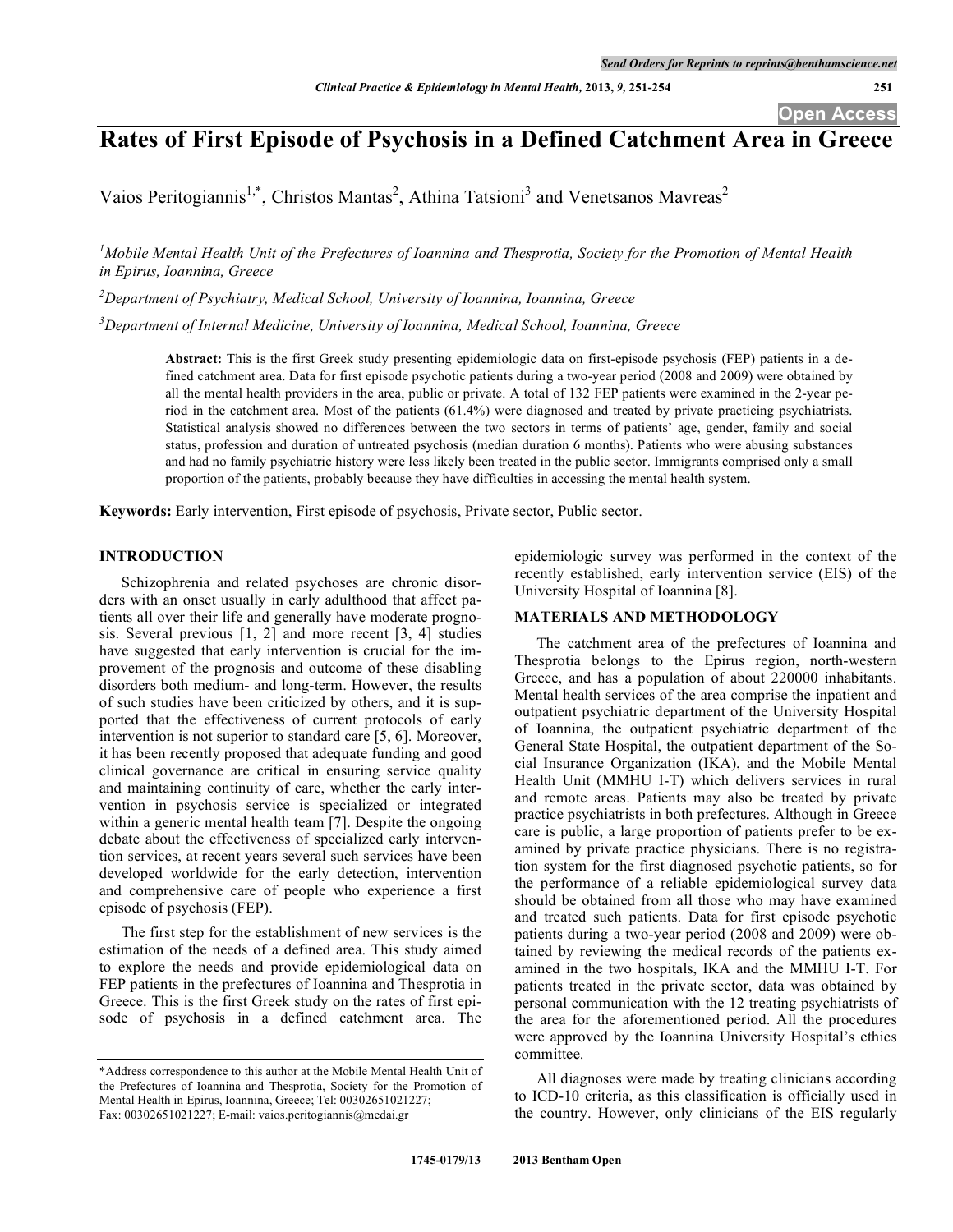use a standardized assessment interview, while their private sector colleagues rely only on usual clinical assessment. Information regarding stability of the diagnoses during the study period was not available. However, there is evidence that stability of ICD-10 psychotic-disorder diagnoses over time is high [9]. Duration of Untreated Psychosis (DUP) was calculated by the first author (VP) with the retrospective application of the principles of the Symptom Onset in Schizophrenia (SOS) inventory [10] to the patients' information as recorded at their charts (public sector), or as provided by treating psychiatrists (private sector).

For the determination of patients' socio-economic status we used an adapted form of the UK classification system, which has been used in previous research [11]. More specifically, three social classes were defined, namely upper (corresponding to the class I), middle (comprising classes II and III) and lower (comprising classes IV and V), respectively. This adaptation was based on economic criteria of the patients' families rather, than on their working status, since a large proportion of patients were very young, were still students and may have never worked. The Statistical Package of the Social Sciences (SPSS 19.0) was used to perform all analyses. Analysis was made with the use of the student t-tests and the statistical level for significance was chosen at  $p<0.05$ .

#### **RESULTS**

A total of 132 FEP patients were examined in the 2-year period in the catchment area. Eight patients (6%) were immigrants. Most of the patients (81 or 61.4%) were diagnosed and treated by private practicing psychiatrists. The majority of patients examined in the public sector (45 out of 51, 88.2%) were referred to the EIS. Demographic and clinical characteristics of the patients are presented in Table **1**. Data regarding base-line symptom severity were not available for private sector patients, because private practice psychiatrists do not regularly use assessment tools.

Statistical analysis showed no differences between the two sectors in terms of patients' age, gender, family and social status, profession and DUP. The median DUP was 6 months for both sectors. Education was associated with the treatment setting selection, and college education was predictive of the use of the public sector  $(p<0.01)$ . First episode patients who had a history of alcohol/substance abuse were more likely been treated in the private sector (p=.021). A positive family history of a psychiatric disorder was associated with treatment in the public sector (OR 0.43, 95% CI  $0.20 - 0.92$ ,  $p=0.028$ ). There was an interaction of the variables "substance abuse" and "family history". Logistic regression showed that treatment setting was determined by the combination of these two variables, and that patients who were abusing alcohol or substances and had no family psychiatric history were less likely been treated in the public sector (OR 0.19, 95% CI 0.04-0.90, p=0.036).

## **DISCUSSION**

The acquisition of data on the rates on FEP in a defined area is essential for planning and providing mental health services. We were able to identify 132 FEP cases who received treatment in every available setting in our catchment area in a 2-year-period. This makes an annual incidence rate of 30 new cases per 100000 which is within the range reported in previous research in different countries [12]. In our study most patients (61.4%) have been exclusively treated by private practicing psychiatrists. This may reflect patients' attitudes toward hospital psychiatric treatment; or it may be that the EIS unit, where most public sector cases were referred had just been established at the time of the study. Moreover, at that time financial crisis in Greece was in the beginning and more patients could afford treatment in the private sector. However, this is a relevant finding, because most patients did not receive the comprehensive multidisciplinary care delivered by the EIS unit of the University Hospital of Ioannina. Moreover, it has been suggested that specialized first-episode psychosis services may effectively address the issues of involving and educating families about psychosis as well as stigma [13]. It is not known whether this is the case in the private sector in our country. On the other hand, preference for the psychiatric private sector is widespread in Western countries, and there is evidence that, with the exception of some University centers, the quality of treatment in the public sector is poor [14, 15].

Notably, there was not a single case of first episode patient treated by the MMHU, but patients from rural areas would be rather examined by outpatient hospital services or private practicing psychiatrists. The MMHU delivers services since 2007 and has contributed significantly to the reduction of hospitalizations of chronic psychotic patients living in rural and remote areas of the prefectures of Ioannina and Thesprotia [16]. We assume that perceived stigmatization of FEP patients and their families in these rural areas prevents them from seeking help by a local mental health service.

Immigrants comprised only a small proportion of the patients (8 cases, 6%). The immigrant population in our catchment area is estimated at 4.4% [17], mostly at working age. It has been demonstrated, that migration is associated with high incidence rates of psychosis [18]. In a recent study at a socioeconomically deprived area of inner London immigrants were over-represented among FEP cases. From a total of 484 FEP patients, only 23.1%% were British, while the proportion of British in the population at risk was as high as 41.6% [19]. Recent evidence in our country suggests that immigrants experienced higher degrees of inequity in primary health care that is possibly caused by their restricted access to social insurance health care [20]. This may be the case of some FEP cases which go unrecognized in this population. We assume that FEP immigrant patients may have problems of access to the mental health system, resulting from socioeconomic reasons, insurance issues and barriers within the system, i.e. difficulties in language and little appreciation of the culture and adversities of this population by mental health staff and primary care physicians. Conceivably, efforts should be made for the identification of such cases by the mental health system.

Duration of untreated psychosis was not significantly different for patients been treated in the private or the public sector (mean duration 18.2 and 22.5 months, respectively). The median DUP was 6 months for both sectors. The interval between the onset of psychotic symptoms and treatment initiation has been shown to be a predictor of outcome, and shorter DUP has been associated with better chance for recovery [21, 22]. It is unknown whether private sector care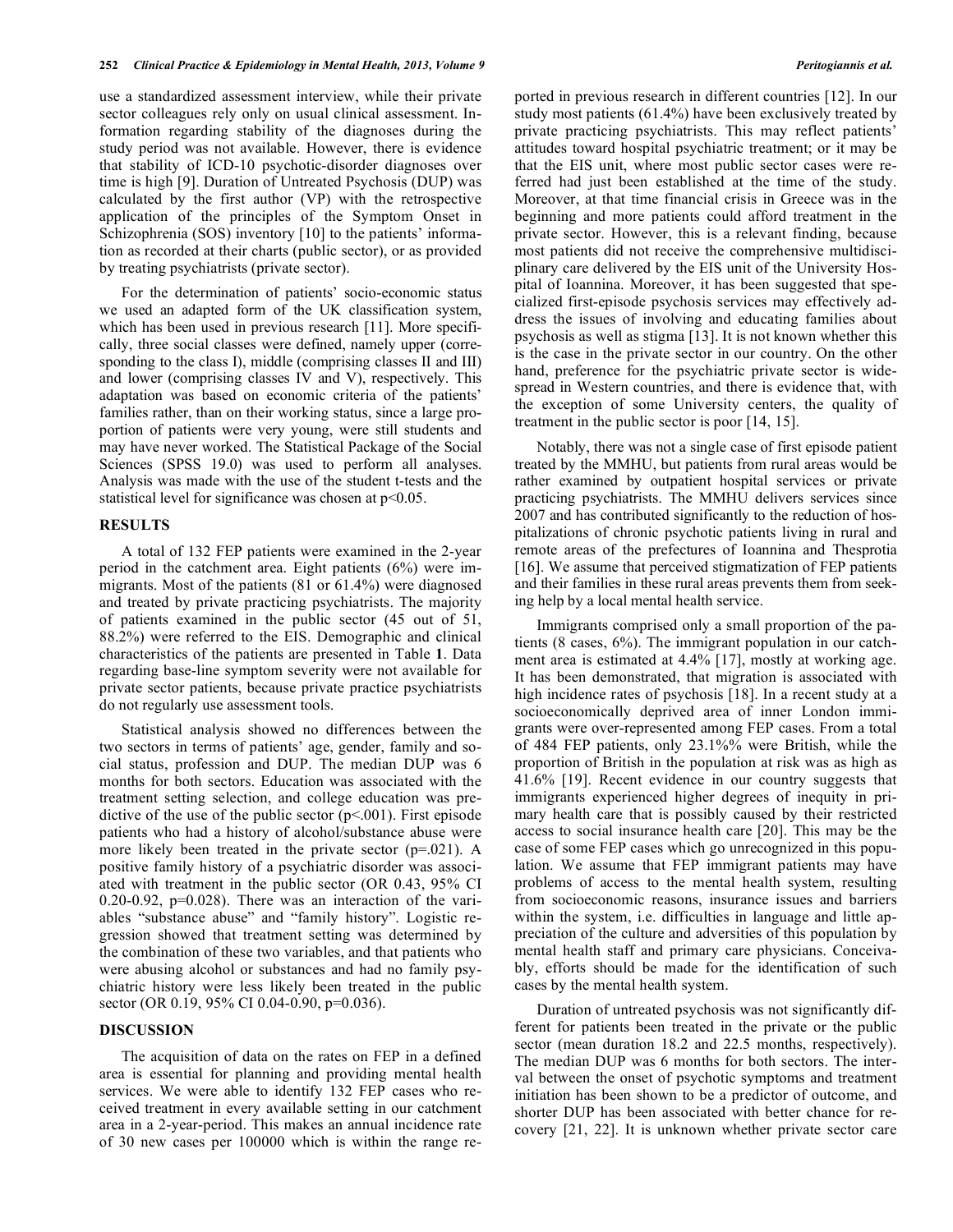|                                    | Private Sector (n=81) | Public Sector (n=51) | $\mathbf{p}$ |
|------------------------------------|-----------------------|----------------------|--------------|
| Age (years, mean, SD)              | 31.5 (10.597)         | 29.1 (8.196)         | <b>NSS</b>   |
| Gender (male, %)                   | 72                    | 64.7                 | <b>NSS</b>   |
| Family status (single, %)          | 75.3                  | 92.9                 | <b>NSS</b>   |
| Social Status (%)                  |                       |                      |              |
| Lower                              | 34.6                  | 43.1                 |              |
| Middle                             | 51.9                  | 52.9                 | <b>NSS</b>   |
| Upper                              | 13.6                  | 3.9                  |              |
| Education (%)                      |                       |                      |              |
| Primary                            | 29.6                  | 9.8                  |              |
| High school                        | 27.2                  | 15.7                 |              |
| College                            | 11.1                  | 52.9                 | P < 001      |
| University                         | 32.1                  | 21.6                 |              |
| Profession (%)                     |                       |                      |              |
| Unemployed                         | 28.4                  | 41.2                 |              |
| Full time job                      | 48.1                  | 37.3                 | <b>NSS</b>   |
| Student                            | 23.5                  | 21.6                 |              |
| DUP (months, SD)                   | 18.2 (35.31)          | 22.5(38.15)          | <b>NSS</b>   |
| History of alcohol/substance abuse | $24(29.6\%)$          | $6(11.8\%)$          | $P = 021$    |
| Family history for mental illness  | 20 (24.7%)            | 22 (43.1%)           | $P = 0.028$  |

| Table 1. FEP Patients' Demographic and Clinical Characteristics |
|-----------------------------------------------------------------|
|-----------------------------------------------------------------|

providers can make efforts to reduce DUP, but public health services should arrange initiations for facilitating access to mental health care and educating the public regarding psychotic illness in young persons.

According to statistical analysis, education was associated with treatment setting selection, and having or being studied in college predicted treatment in the public sector. This finding is not easy to be interpreted and it is not known whether this level of education contributes to the development of a positive attitude toward the public health system. Another finding of statistical and probably clinical significance was that patients with a history of alcohol or substance abuse were more likely to be treated in the private sector. This finding could be interpreted in several ways. It may be possible that the public sector physicians tend to underestimate the role of alcohol or substance abuse in psychopathology. This is supported by the relatively low rates of 11.8% of alcohol/substance abuse recorded for public sector patients, compared to previously reported, much higher rates [23]. Or, that dual diagnosis patients would prefer the perceived less restricted context of the private sector. No matter the explanation, dual diagnosis patients, who are a particular challenging subgroup, would not receive a more intensive and comprehensive care provided by the multidisciplinary EIS team.

The selection of the private sector as treatment setting was found merely to be determined by the combination of having a history of alcohol or substance abuse and a negative family psychiatric history. This means that patients with a

positive family history for mental disorder would prefer to be treated in the public health system. It is difficult to interpret this finding. Perhaps the families of those FEP patients, who were familiar with mental illness, were aware of the early intervention service of the University Hospital, where most public sector cases were treated. However, there is evidence that families with a past history of psychiatric hospitalization of a family member were less likely to recommend other family members to mental health services, as indicated by the long delay between onset of psychotic symptoms and first admission which was found to be independently predicted by a family history of psychiatric hospitalization [24, 25].

Regarding illness severity at baseline, we have to note that PANSS scores were not available for patients treated in the private sector. Probably these patients might be less severely ill, to be treated as outpatients. Patients requiring hospitalization would be treated, sometimes involuntarily, by the EIS.

Our data are supposedly complete because we obtained data from every resource in the area patients could seek mental health care. A small number of cases may have been missed if they have been examined in other cities, such as the capital of Greece, Athens or the second large city, Thessaloniki. Other cases may have been missed if they were hospitalized in private hospitals in other cities, as in our region there is no private inpatient facility. A possible explanation for such a preference may be the perception that in those large cities with well-organized private facilities, FEP patients would receive better care; or it was the perceived stig